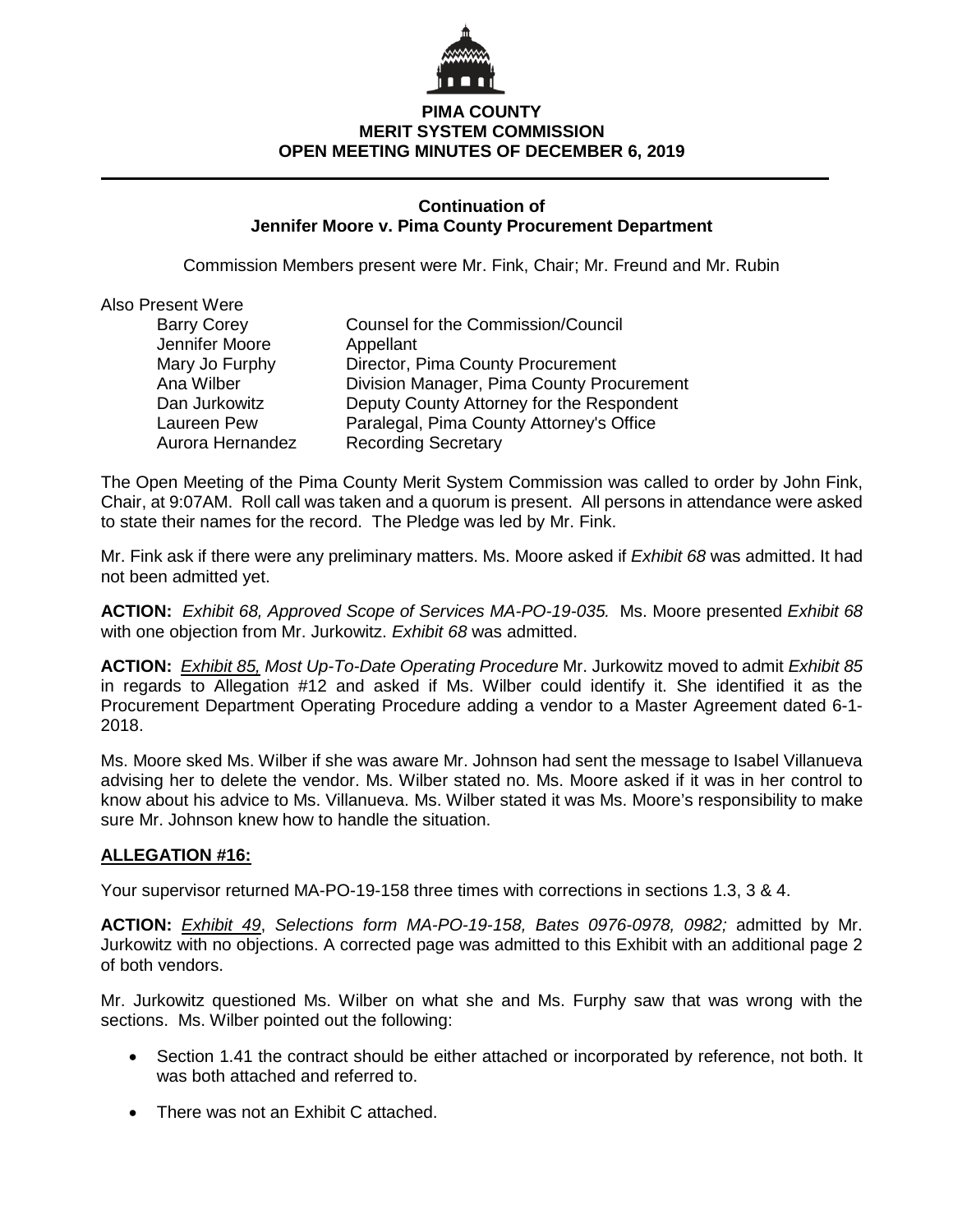- Number 2, Section 3, Ms. Wilber asked Ms. Moore to add scope of services as Exhibit A and for Exhibit B she asked her to add a title.
- On Section 3, the contract was going to two vendors to share an annual award amount. Section 4 should have included information on the shared award amount and it did not.

Ms. Moore cross examined and asked Ms. Wilber:

- If a shared contract includes a Master Agreement document. Ms. Wilber said it includes a Master Agreement cover page. Ms. Wilber explained the cover page is not binding. The individual copy of the contract is binding and the contract must say "shared." The contract is either attached or incorporated by reference, not both.
- Ms. Moore asked about the corrections on the standard Co-op agreement template. Ms. Moore asked if the template states "delete one or the other". Ms. Wilber said yes.
- Ms. Moore asked if past practice had been to include both statements. Ms. Wilber said no. Ms. Wilber explained a scope should have been a price page as Ms. Moore submitted another document entitled Scope of Services.

## **ALLEGATION #17:**

You posted NORFA for RFP-PO-1900001 on 3/05/2019 without the contract being in final stage as required by standard process.

**ACTION**: The following Exhibits were introduced by Mr. Jurkowitz and admitted with no objections.

*Exhibit 78, Materials and Services Request for Proposal Procurement Process, Bates 2648-2650*

*Exhibit 79, M&S Weekly Meeting Agenda, Bates 2651*

Ms. Moore cross examined. Topics covered:

- If Ms. Moore approved the Notice of Recommendation for Award
- The responsibility of the Buyer Senior to post the Notice of Recommendation for Award
- The Procurement Officer training of Buyer Seniors
- The Buyer Senior assigned to Ms. Moore at this time was James Johnson

## **ALLEGATION #18:**

Your supervisor rejected Ma-PO-19-039 due to numerous formatting errors.

**ACTION:** *Exhibit 50, Notes and sections of IFB-PO-1900039, Bates 0987-0991* was introduced Mr. Jurkowitz and admitted with no objection.

Mr. Jurkowitz asked Ms. Wilber to identify the formatting errors.

- Section 11 contains an extra space between final acceptance and the paragraph.
- Section 13.3 should read 13.3.3.
- There are no page numbers on Moore 0989.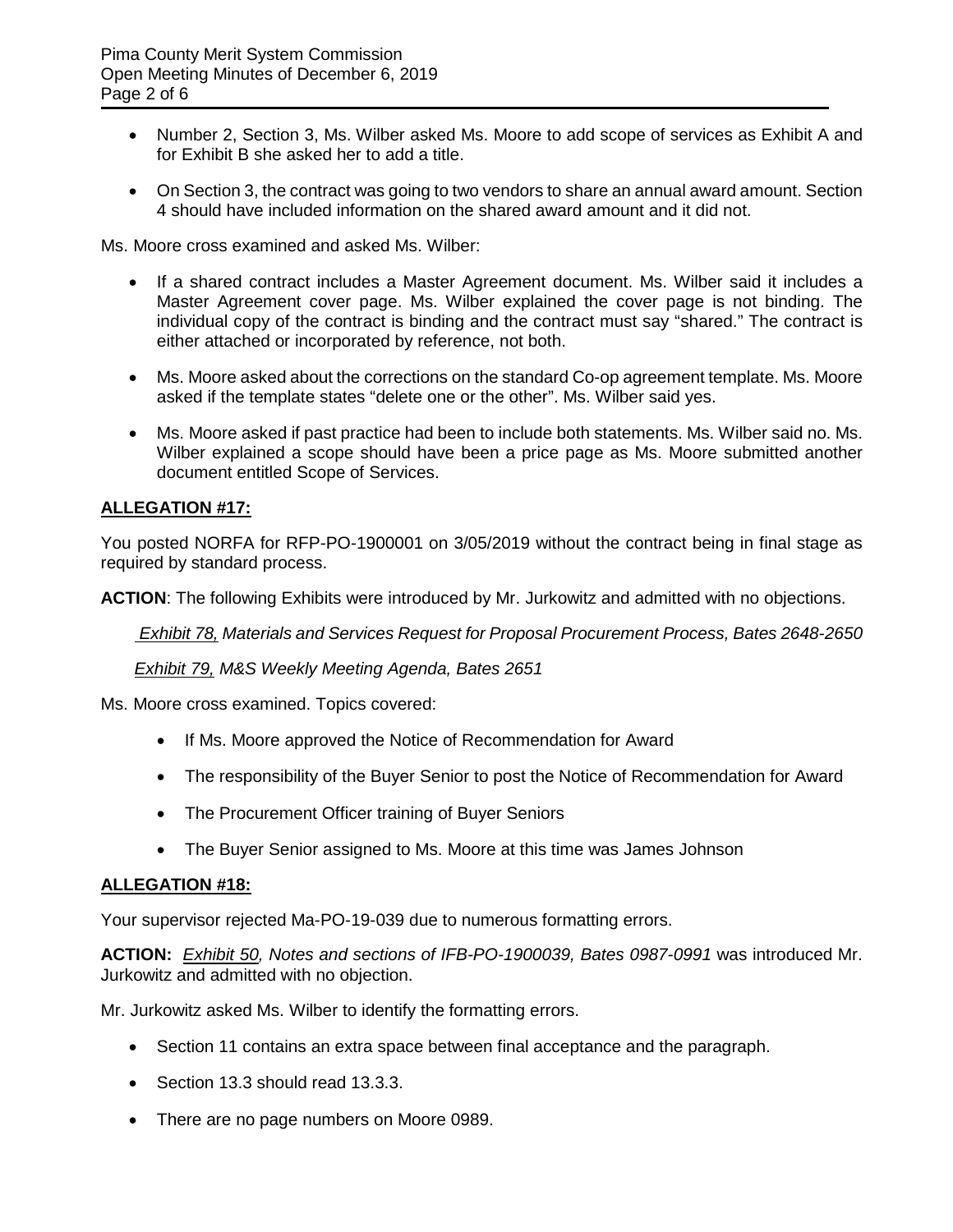- On the next page there is an attachment stating there are 63 pages when there are actually 62 pages.
- The Excel file was improperly formatted which made it look like there were 123 pages instead of 62
- On Moore 0991 the word county does not match the rest of the formatting. It should be all caps like the rest of the title.

Ms. Moore did not cross examine.

#### **ALLEGATION #19:**

You approved RQM 19-213 for Broker-Dealer Investment Services with an incorrect description.

**ACTION:** *Exhibit 51, Screenshot for RQM 19-213, Bates 0992* was introduced by Mr. Jurkowitz and admitted with no objection.

Ms. Wilber testified the description should have said Broker Dealer Investment Services. It's the Procurement Officer's responsibility to make sure the description is entered correctly. Ms. Moore should have rejected it back to the department to correct the description before moving it forward.

#### **ALLEGATION #20:**

You left comments in RQM 19-192 that were no longer applicable.

**ACTION:** *Exhibit 52, Open Requisition Detail 04/15/2019, Bates 0993* was introduced by Mr. Jurkowitz and admitted with no objection.

Ms. Wilber explained only the most current comments should be showing on the front page. Everyone is instructed to update comments every Friday.

## **ALLEGATION #21:**

The Procurement Director received an email from a vendor stating they were not notified of award notice for IFB 306608 for Occupational Medical Services.

**ACTION:** *Exhibit 53, Email and screenshot regarding IFB 306608, Bates 0994-0995* was introduced by Mr. Jurkowitz and admitted with no objection.

Ms. Wilber stated it was Ms. Moore's responsibility to make sure her Buyer Senior manually input the vendor emails into the system and it was not done. One of the vendors was left off of the notice.

Ms. Moore cross examined the witness and asked Ms. Wilber if providing Notice of Recommendation for Award to vendors was a courtesy. Ms. Wilber said not for the vendors that participated in the bid process. The vendors have to know what decision the County made. Ms. Moore asked if it is the vendor's responsibility as per our instructions and solicitation documents to check the website for addenda or notifications. Ms. Wilber said it has language that encourages them to check the website. Ms. Wilber said it was the Department's internal process to notify vendors because of the protest period triggered after the document is released. Ms. Wilber explained to Commissioners that it was a requirement to notify vendors.

**ACTION:** Commission recessed for a ten-minute break at 10:49 AM and reconvened at 10:57 AM.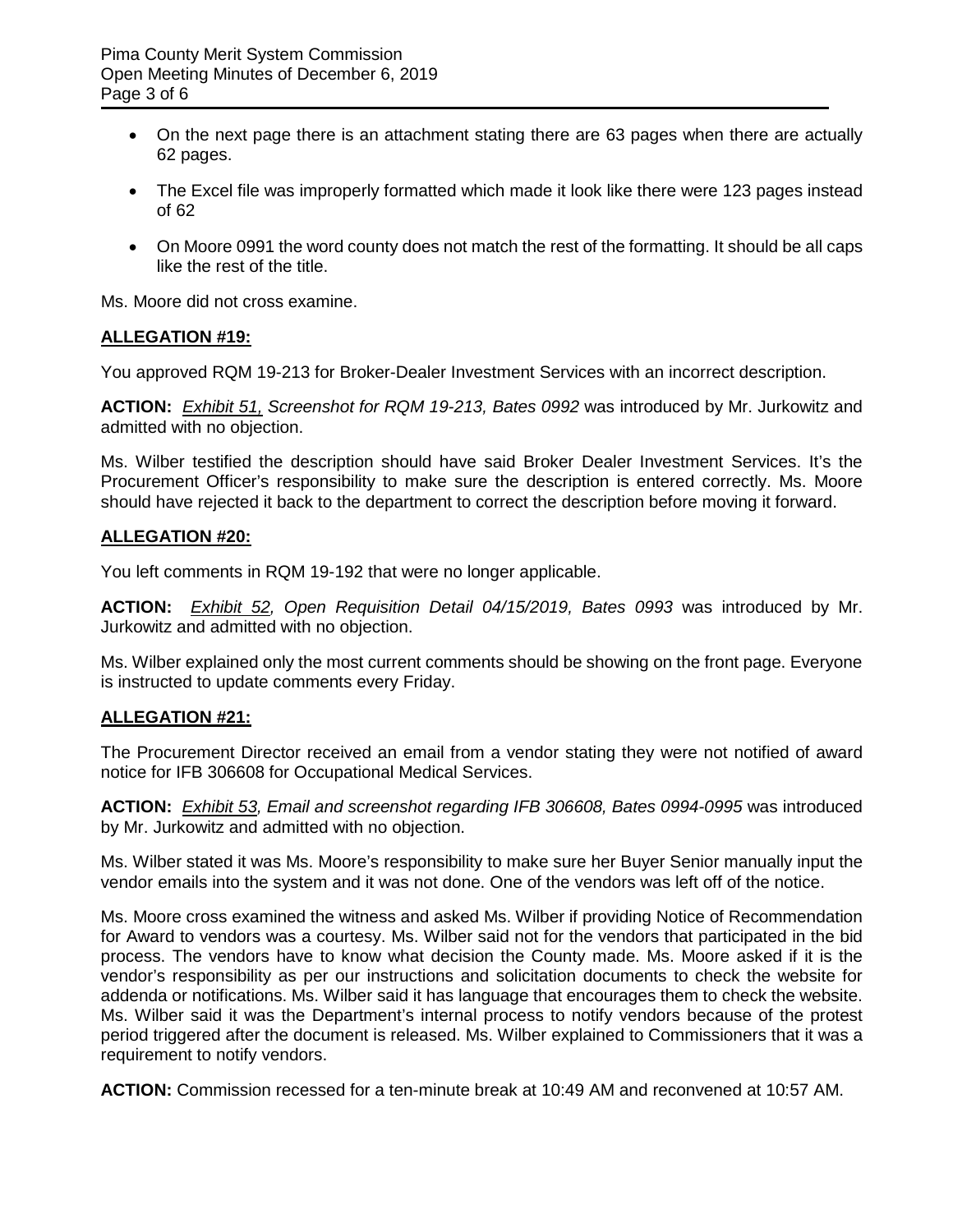## **ALLEGATION #22:**

The Procurement Director received a complaint from a vendor who was not happy they were deemed non-responsive on IFB 296954 over not owning collection facilities when you improperly told them they could subcontract these facilities.

**ACTION:** *Exhibit 80, Email and Addendum No. 3 Solicitation No. 296954, Bates 2652-2655* was introduced by Mr. Jurkowitz and admitted with no objection.

Ms. Wilber testified about the pre-bid conference where the vendor claimed to have received the wrong information from the Procurement Officer. The Procurement Office did not provide clear direction to the vendor's question regarding a third party administrator for the collection facilities.

Ms. Moore cross examined. Ms. Moore asked if her error was that the Procurement Director received a complaint. Ms. Wilber said no.

Mr. Jurkowitz asked what the error was. Ms. Wilber stated Ms. Moore did not give the vendor a clear response via email and addendum No. 3. Ms. Wilber testified about a survey the vendor responded to expressing they were not pleased with the bid process.

Ms. Wilber asked to confer with her attorney and stepped out with Mr. Jurkowitz. It was determined Ms. Furphy would be a better witness to respond to these questions.

Mr. Jurkowitz asked Ms. Wilber about her efforts to work with Ms. Moore to obtain better work product from her. Ms. Wilber explained she reallocated work to others to decrease Ms. Moore's workload, but there are still on-going performance issues. Ms. Wilber described a Special Observation Period for Ms. Moore. Ms. Wilber stated that it was a way to work with the employee over a set time period to help them improve their work. A Special Observation Period is not discipline.

**ACTION:** *Exhibit 54, Special Observation Period Notes 04/24/2019, Bates 0999-1000* was introduced by Mr. Jurkowitz and admitted with no objection.

**ACTION:** *Exhibit 55, Comments to Special Observation Performance Appraisal discussed 05/14/2019, Bates 1985-1986* was introduced by Mr. Jurkowitz and admitted with no objection.

Ms. Wilber testified the actions taken were not improving the situation and that is why the decision to go forward with the suspension was made.

**ACTION:** *Exhibit 30*, *Special Observation Period Notes 07/18/2019-08/08/2019, Bates 0733-0734* was introduced by Mr. Jurkowitz and admitted with no objection.

Ms. Wilber stated it was Ms. Furphy who recommended the suspension. Ms. Wilber did not disagree with the recommendation. They reached out to Human Resources for guidance on the appropriate length of suspension. Ms. Wilber was not at the suspension pre-action meeting. Ms. Wilber stated the 22 allegations were addressed with Ms. Moore prior to the Notice of Intent to Suspend.

**ACTION:** Commission recessed for lunch at 12 PM and reconvened at 1:01 PM.

**Respondents Witness #2**, Mary Jo Furphy Director, Pima County Procurement, previously sworn in provided testimony.

Ms. Furphy gave an overview of her position and experience in the Procurement Department and within Pima County as well as her credentials. She clarified Allegation 7, Exhibit 62. Ms. Furphy explained the approval by the County Administrator for the Housing First MA. 30k authorized by Mr.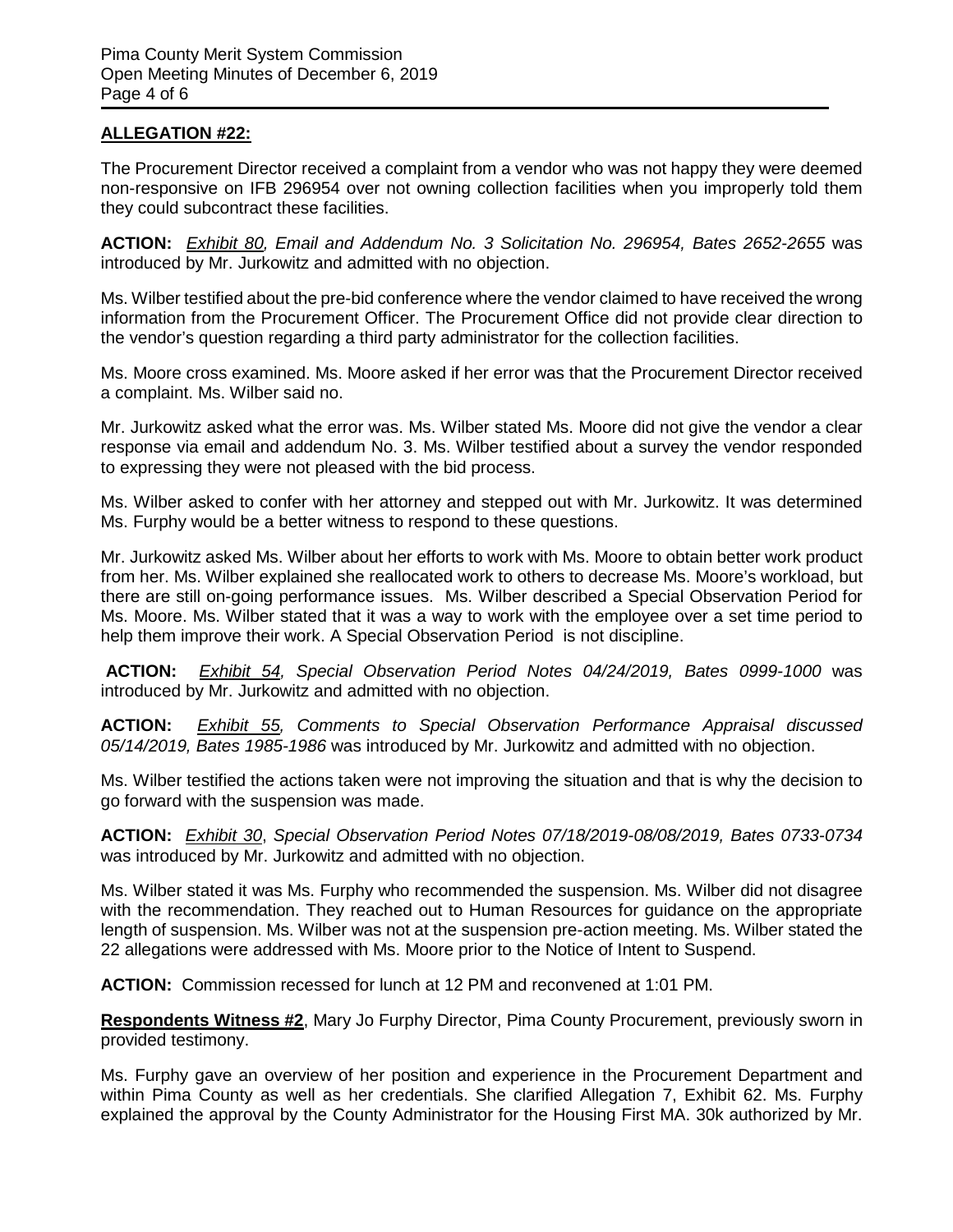Huckelberry for Corporation, specific Scope of Service and hourly fees. Ms. Moore tried to amend the award Scope of Services using another contract, but she should have created a new contract.

# **ALLEGATIONS 21 and 22:**

Complaints from vendors, *Exhibits 53 and 80* were introduced by Mr. Jurkowitz and admitted with no objections.

Ms. Furphy described the vendor response to a customer service survey. The complaint was that they never received the NORFA. The NORFA is important because it's a trigger for the protest period. Ms. Furphy stated the wording is in the solicitation that the vendor is responsible to check for updates. The practice is to always notify the bidders on the NORFA to make sure the parties understand and have a chance to respond during the protest period. The Procurement Officer is responsible for this process. The sub-contractor question from the vendor to Ms. Moore was never answered clearly. The Department's intent was not to allow sub-contractors, but the contract allowed for it. The answer should have been yes or no. Ms. Moore deemed the bidder non-responsive because they did not own the collection sites, but nowhere in the contract did it state that a vendor had to own them.

**ACTION:** *Exhibit 86, Notice of Invitation for Bids and Addendum* was introduced by Mr. Jurkowitz and admitted with no objections. Ms. Furphy explained Ms. Moore's Minimum Qualifications tabulation has a note, the bidder was non-responsible because they did not have their own collection sites. Ms. Moore's notes on why she deemed the bid non-responsible/responsive were in the specifications disclosed to the Respondents so they are not factors that should be taken into account. They are reasons the Department wanted to take into account, but they can't just change the rules in the middle of the solicitation. There is a process for scoring and if the Department disagrees with the scores. That's the process that should have been used. The justification can then be presented to vendors who lost out. Ms. Wilber reviews everything from the Procurement Officer before bringing it to her. When it comes to procurement matters all elected officials have to abide by the Board of Supervisor policy.

Ms. Furphy stated she was aware of discipline issues within her department. Ms. Furphy talked about having weekly management meetings.

*Exhibit 4***,** *Notice of Suspension, Bates 0002-0008, Exhibit 5, Notice of Intent to Suspend 09/09/19, Bates 0009-0015, Exhibit 10 Notice of Special Observation Period 02/01/19, Bates 0030, Exhibit 8*, Notice of Special Observation Period 05/13/19, *Bates 0025, Exhibit 12, Letter of Reprimand 09/19/18***,** *Bates 0034-0037***.**

Ms. Furphy talked about changes she made as the new Director. Updating policies, procedures, and working documents. All state laws, codes, procedures are in one spot on the Intranet. Division Managers make sure to share updated procedures with everyone in their Division. Procurement Officers are responsible for creating their procedures.

Ms. Furphy explained *Appellant's Exhibit F*, *BOS-AIR Guidance Form*. This form is used and edited by the Procurement Officers. They need to be customized for different situations, but we try to keep it as standard as possible.

Ms. Furphy stated she relied on Human Resources to guide them through the suspension recommendation. It was decided to proceed with the 3-day suspension recommended by Human Resources. She hoped Ms. Moore would improve, but Human Resources recommended to follow the progressive discipline steps and the next step was suspension. Ms. Furphy said she would like to see Ms. Moore make good decisions, communicate, be a team player. Ms. Moore has had positive feedback. Inconsistency is the issue. In the pre-action meeting Ms. Furphy does not remember if Ms.